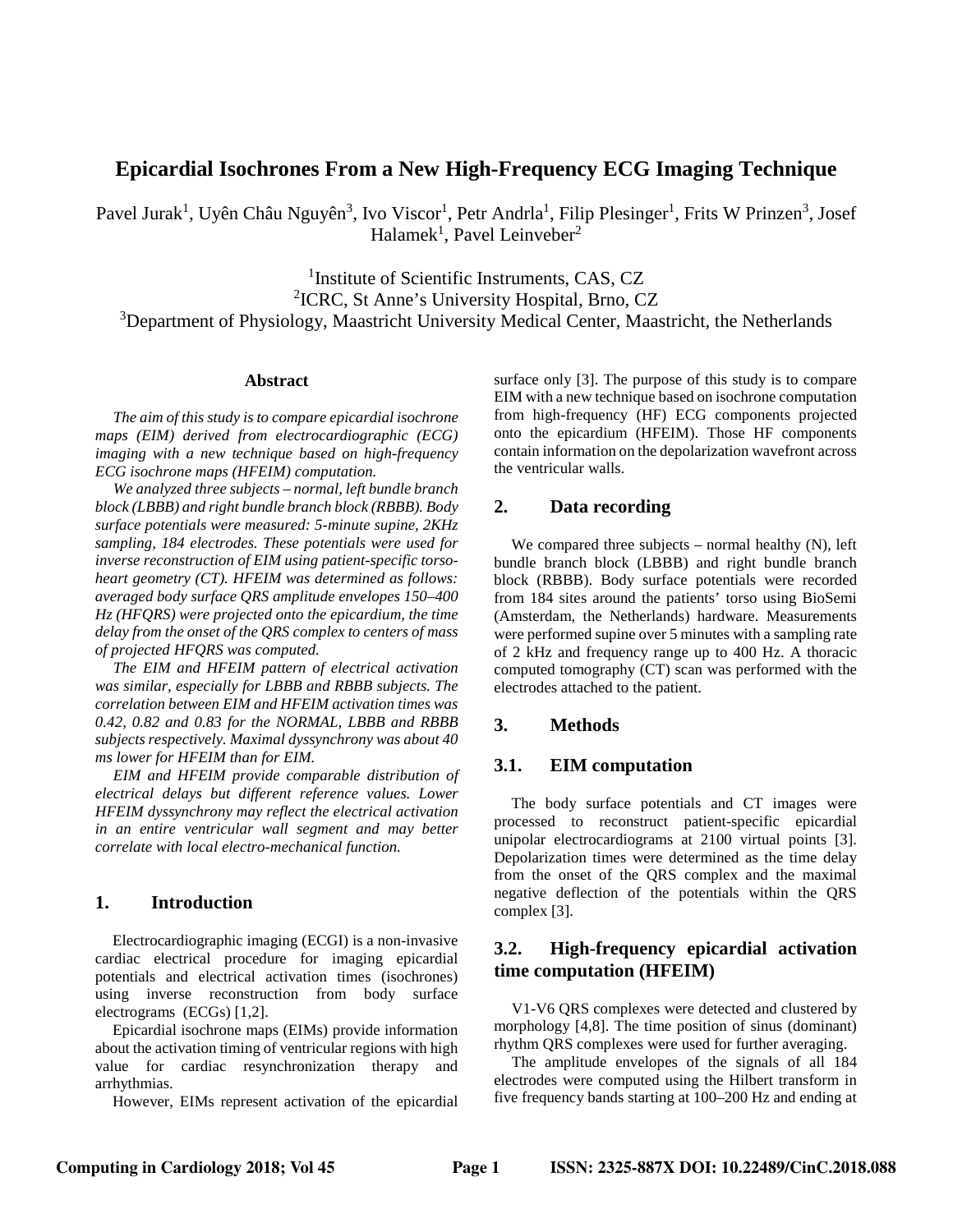300–400 Hz with a step of 50 Hz. The averaged QRS amplitude envelopes were computed for each frequency band. Averaged envelopes were smoothed using a 0–40 Hz passband filter. High-frequency body surface QRS (HFQRS) was determined as the mean of normalized averaged envelopes over five frequency bands. The singleband HFQRS calculation procedure is detailed in [5] and multi-band computation is reported in [6].

Body surface HFQRS were projected onto the epicardium through the heart geometry center. Each epicardial virtual point was computed as a weighted average of 3 body surface electrodes. The virtual points generated for the inverse reconstruction were used for HF projection location.

The HF depolarization activation times of a single virtual point on the epicardium were determined as the time delay from the QRS onset (estimated from precordial leads) to the center of mass of HFQRS above the 50 percent threshold of baseline to peak magnitude – Figure 1. HF depolarization activation times in each virtual point create an HFEIM – Figure 2.



Figure 1. A single virtual point HFQRS time position is defined as the time distance between QRS onset (black vertical line) and virtual point HFQRS center of mass (red vertical line). Center of mass was computed in a signal above the threshold defined as half of the maximal value of the signal (gray area).

#### **4. Results**

For each patient we computed EIM and HFEIM and maximal dyssynchrony as total activation time (TAT, HFTAT) in milliseconds. Figure 3 presents the comparison between EIM and HFEIM. Figure 4 compares scatter plots and histograms of delay distribution.



Figure 2. High-frequency ECG isochrone map (HFEIM) computation. Upper panel: delays of two (first and last activated) virtual points. Bottom panel: HFEIM of the LBBB patient. The color of each virtual point corresponds to its delay. Maximal difference between delays is marked as HF total activation time (HFTAT). Anterior view, LV – left ventricle, RV – right ventricle.

The pattern of electrical activation created by EIM and HFEIM per subject was similar. The linear Pearson correlation coefficient R between EIM and HFEIM activation times was  $R = 0.42$ , 0.82 and 0.83 for the NORMAL, LBBB and RBBB subject, respectively, p<0.001, example shown in Figure 4. The maximal HFEIM dyssynchrony was about 40 ms lower than maximal EIM dyssynchrony: TAT was 77, 96, -121 ms and HFTAT 27, 57 and -78 ms (the negative sign for RBBB means that RV was activated later than LV). QRS duration was 82, 138 and 160 ms.

#### **5. Discussion**

The results show that RBBB and LBBB EIM and HFEIM correlate and the time-spatial distribution of images provides comparable information. Importantly, there are differences that point to the distinct nature of the information.

1: While the activation sequence is similar in TAT and HFTAT, absolute values show lower HFEIM delays. The biggest difference is in a normal heart with a low correlation between EIM and HFEIM, where HFTAT represents only 35 percent of the TAT value, while a TAT of 77 ms is comparable with the QRS duration 82 ms. TAT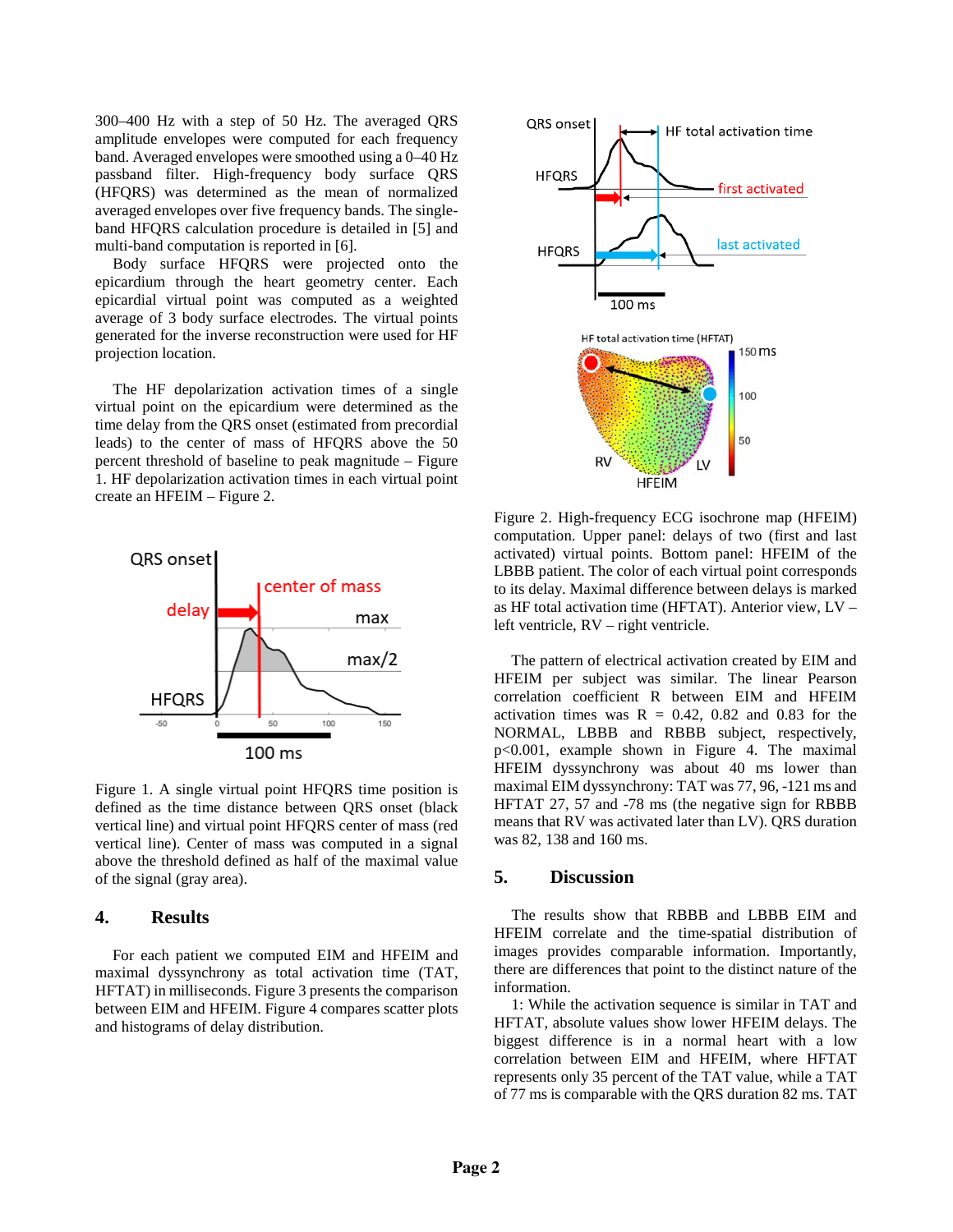reflects the total activation time on the epicardium. In contrast, the HFTAT value of 27 ms indicates the small dyssynchrony between transmural ventricular segments. For LBBB and RBBB, the HFTAT is about 40 ms lower than TAT, but the correlation is high due to added LBBB and RBBB dyssynchrony.



Figure 3. Epicardial isochrone maps (EIMs) and highfrequency EIM (HFEIMs) in patients with left bundle branch block (LBBB), right bundle branch block (RBBB) and with synchronous heart. Each map is shown from three projections (anterior, inferior and left). Dark red  $-0$  ms, dark blue – 150 ms.

2: EIM provides maps with sharp color edges. This feature is shown in Figure 4 for the RBBB patient. The scatter plot and histograms in the bottom part of the figure demonstrate the distribution of the delays in virtual points. This clearly shows the clustering of the epicardial delays in EIM – peaks in the histograms.

These two differences can be explained by the methods determining the delay related to QRS onset. In the case of EIM, the time position of the maximum negative derivative of epicardial potential is used [3]. The reconstructed epicardial potential morphology significantly affects the measured delays. The time position of the maximum of the

negative derivative of the epicardial potentials creates large areas of the same value and the transitions between the areas are steep. This leads to the appearance of monochromatic areas in the EIM [7].



Figure 4. Scatter plots demonstrating the association between HFEIM vs. EIM delay for every virtual point. Black points correspond to the right ventricle (RV), violet points correspond to the left ventricle (LV) and gray points correspond to the middle area between LV and RV. The blue dashed line defines a linear regression slope. The scatter plots simultaneously include histograms of the virtual points' distribution in time. The time scale for both the EIM and HFEIM is 0–180 ms. Scatter plots and histograms show clustering of epicardial delays in EIM (peaks in the histogram). Clustering is caused by sharp color edges in EIMs. This EIM phenomenon is most striking in the RBBB patient (black rectangle).

HFQRS morphology provides information about the time-spatial distribution of the depolarization activation – depolarization wavefront. It was demonstrated in [5] that HF components acquired from the body surface consist mainly of a steep change of current and voltage during phase 0 of the myocardial action potential. The HF component properties are different from low-frequency (LF) potentials. The LF potentials form a main electrical vector and its projection to body surface electrode creates ECG morphology including its negativity and positivity.

We assume that HFQRS covers the temporal and spatial distribution of depolarization in the volume of RV and LV, rather than the epicardium alone from EIM. The resulting HFQRS shape is the sum of HF potentials, whose